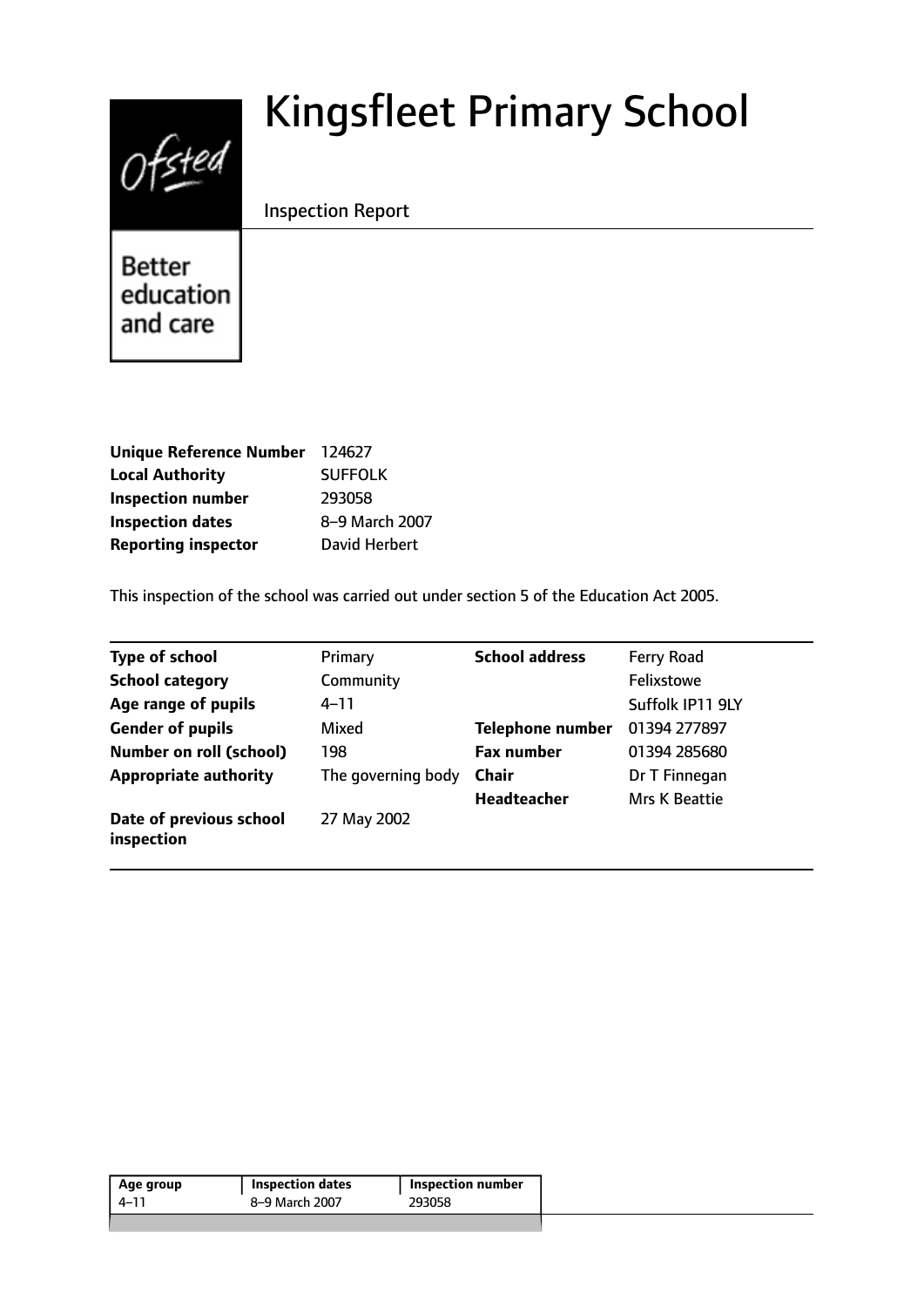© Crown copyright 2007

Website: www.ofsted.gov.uk

This document may be reproduced in whole or in part for non-commercial educational purposes, provided that the information quoted is reproduced without adaptation and the source and date of publication are stated.

Further copies of this report are obtainable from the school. Under the Education Act 2005, the school must provide a copy of this report free of charge to certain categories of people. A charge not exceeding the full cost of reproduction may be made for any other copies supplied.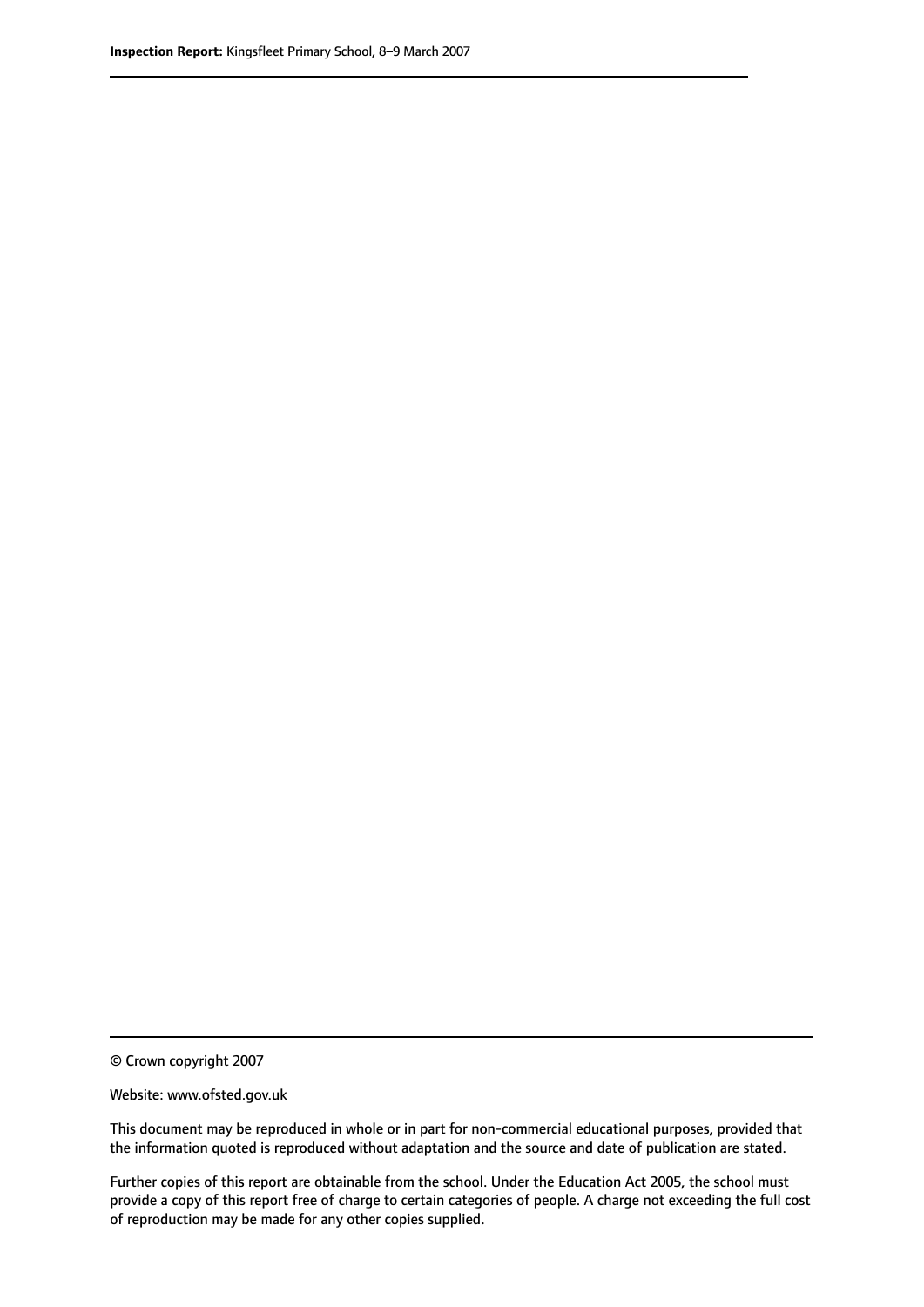# **Introduction**

The inspection was carried out by two Additional Inspectors.

# **Description of the school**

The school is average in size compared with others nationally and takes pupils from Old Felixstowe. Approximately 60% of pupils live outside of this catchment area. Children enter school in the September of the year in which they are five years old with the majority having attended the adjacent nursery school.

Fewer pupils are entitled to free school meals than in most schools and few come from minority ethnic backgrounds. All children speak English astheir first or main language. Overall, attainment on entry is average and the number of pupils with learning difficulties or disabilities is below average. Over the past four years, the school has experienced a number of temporary changes in the teaching and leadership of the school.

# **Key for inspection grades**

| Grade 1 | Outstanding  |
|---------|--------------|
| Grade 2 | Good         |
| Grade 3 | Satisfactory |
| Grade 4 | Inadequate   |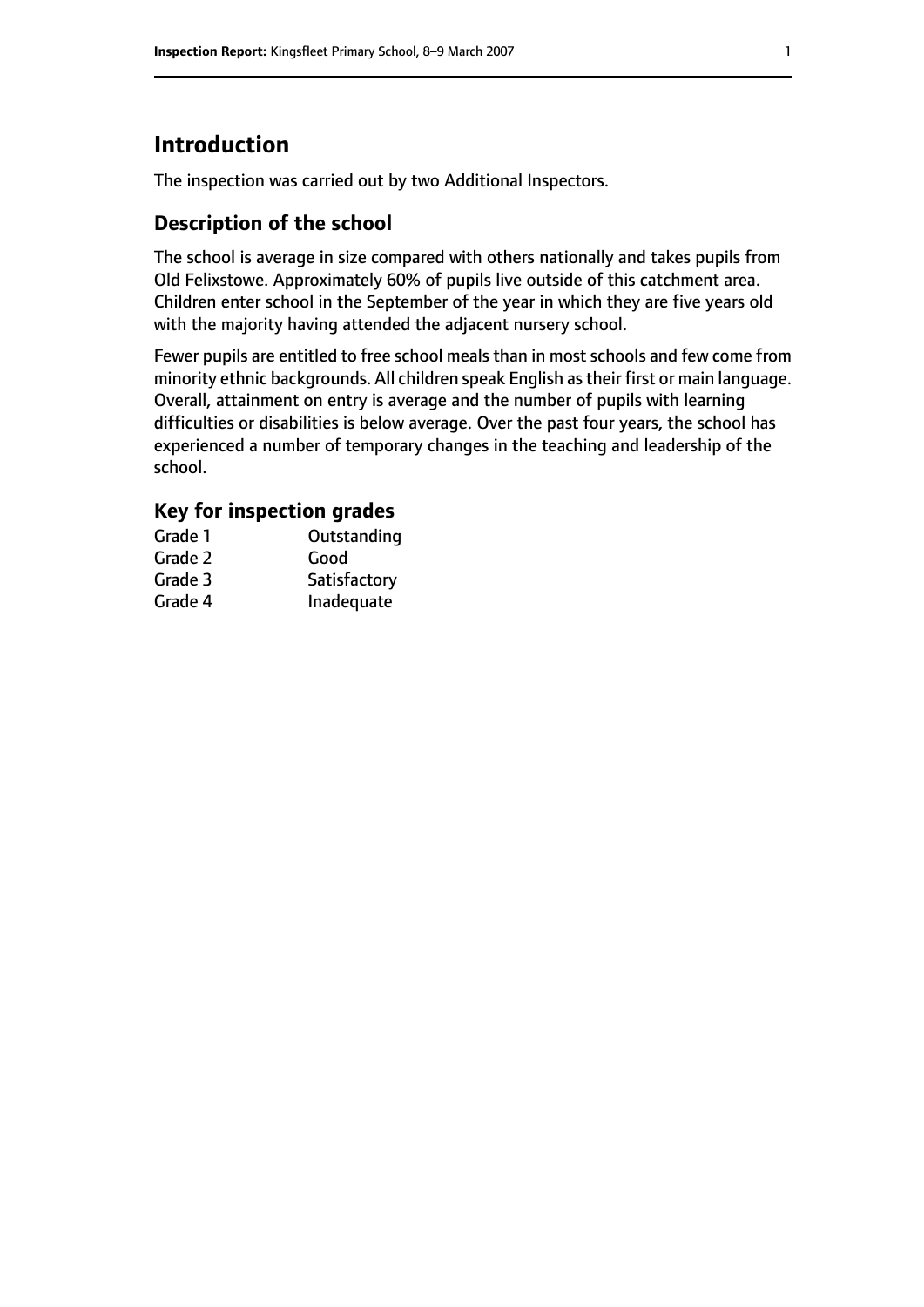# **Overall effectiveness of the school**

#### **Grade: 3**

Kingsfleet Primary School provides a satisfactory standard of education and isshowing signs of improvement. Changes in staffing in the last three years impacted negatively on pupils' progress and attainment. Indications are that the decline has been halted and standards are rising. Pupils' achievement is generally satisfactory and standards are average. Those with learning difficulties and disabilities progress at a comparable rate to that of their peers.

Children enter the Reception with similar abilities as those found in most schools. They make satisfactory progress, reaching standards that are expected for their age. Standards at the end of Year 2 showed a marked recovery in 2006, coming in line with the national average in reading and writing. They were slightly above average in mathematics. The progress of pupils currently in Years 1 and 2 is at least satisfactory. Traditionally pupils made exceptionally good progress between Years 2 and 6. However, the rate of progress declined steadily over the last three years so that test results fell from being particularly high in 2004 to average in 2006. This fall in achievement and standards was due in large part to the turbulence caused by staff changes. Teaching and learning were not monitored carefully enough. The indications are that this downward trend has now been halted and pupils' progress is improving as a result of better evaluation and development work. For example, standards in English are now slightly higher than average.

School leaders analyse pupil performance data well and have accurately identified the areas where further development is needed. New leadership posts have been introduced and the school is clearly focused on improvement, though targets are not sufficiently precise for the impact of development work to be fully evaluated. The extended team has not yet had time to show its full effect, so the leadership and management and the capacity of the school to make further improvement are only satisfactory.

Teaching and learning are satisfactory. Strengths are in the attitudes that pupils bring to their learning and the positive way in which they apply themselves to their work. This reflects their good personal development, including their spiritual, moral, social and cultural development. Their overall behaviour is good and they enjoy school, leading to high rates of attendance. An area for improvement is the use of assessment by teachers to ensure that different groups of pupils have appropriately challenging tasks in lessons, and that marking gives them guidance as to what they need to do to improve further. Although the pastoral support for pupils is good, the overall welfare, care and guidance of pupils are only satisfactory due to the need for improvement in academic guidance. The curriculum is satisfactory, and the good extra-curricular activities enhance learning for the large number of pupils who take part. Pupils have a good understanding of how to keep healthy and safe because they are taught about these issues though the wider curriculum.

A significant proportion of parents indicated that they do not feel properly consulted or involved about school decisions, or understand the impact that school policies have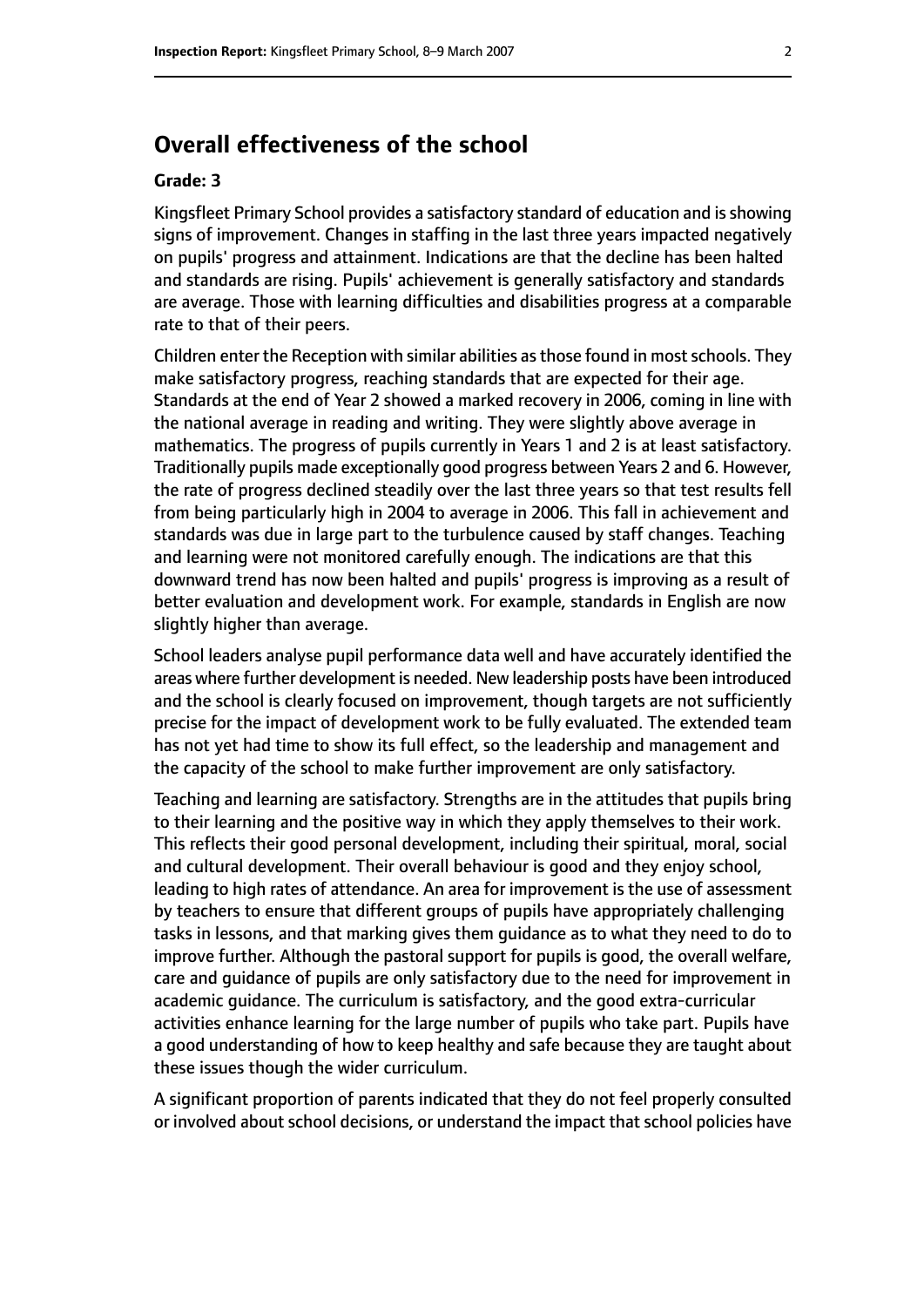on their children. Senior leaders and governors agree that this partnership is not yet strong enough.

#### **What the school should do to improve further**

- Raise the level of achievement of all pupils in English, mathematics and science.
- Ensure all teachers consistently use their assessments and marking to inform pupils about the next steps in their learning.
- Set precise targets, actions and success measures for school improvement so that the impact of development work can be evaluated effectively.
- Improve the partnership with parents to increase their involvement in their children's learning and their understanding of the school's provision.

# **Achievement and standards**

#### **Grade: 3**

Achievement and standards are satisfactory, although they have been at higher levels in the recent past. In the Reception class, children make satisfactory progress and reach satisfactory levels of attainment. Their progress in personal development is strong. Progress between the Reception year and the end of Year 2 has varied but is now satisfactory. After a decline to below average levels between 2003 and 2005, standards have risen and are now average overall, though reading remains slightly below average.

Between 2004 and 2006, the rate of progress between Years 2 and 6 fell. As a result standards dropped. This decline has been reversed. Standards are now in line with the national average and are rising. In 2006, girls in Year 6 did significantly better than boys in English, whilst the boys did much better in mathematics. New systems to analyse progress are being used to set targets that are challenging and realistic.

# **Personal development and well-being**

#### **Grade: 2**

Pupils enjoy school and their attendance is good. Although some of the pupils and their parents expressed concerns about rough play during breaks and lunch times, most of the pupils say that such incidents are rare and are not really a problem. Pupils behave well in lessons, although some become frustrated because their work is too easy. Working relationships are warm and pupils are keen to adopt a safe and healthy lifestyle, eagerly participating in the wide range of sporting activities and physical education lessons that are led by sports specialists. Pupils' co-operative attitudes, coupled with their satisfactory basic skills in literacy and numeracy, equip them soundly for their future lives within the world of work.

Pupils' spiritual, moral, social and cultural development is good. Their social development is enhanced through a residential visit in Year 6 and schemes such as 'playground pals' and selling snacks during the mid-morning break. Pupils' cultural development is satisfactory; although pupils learn about major world faiths, they have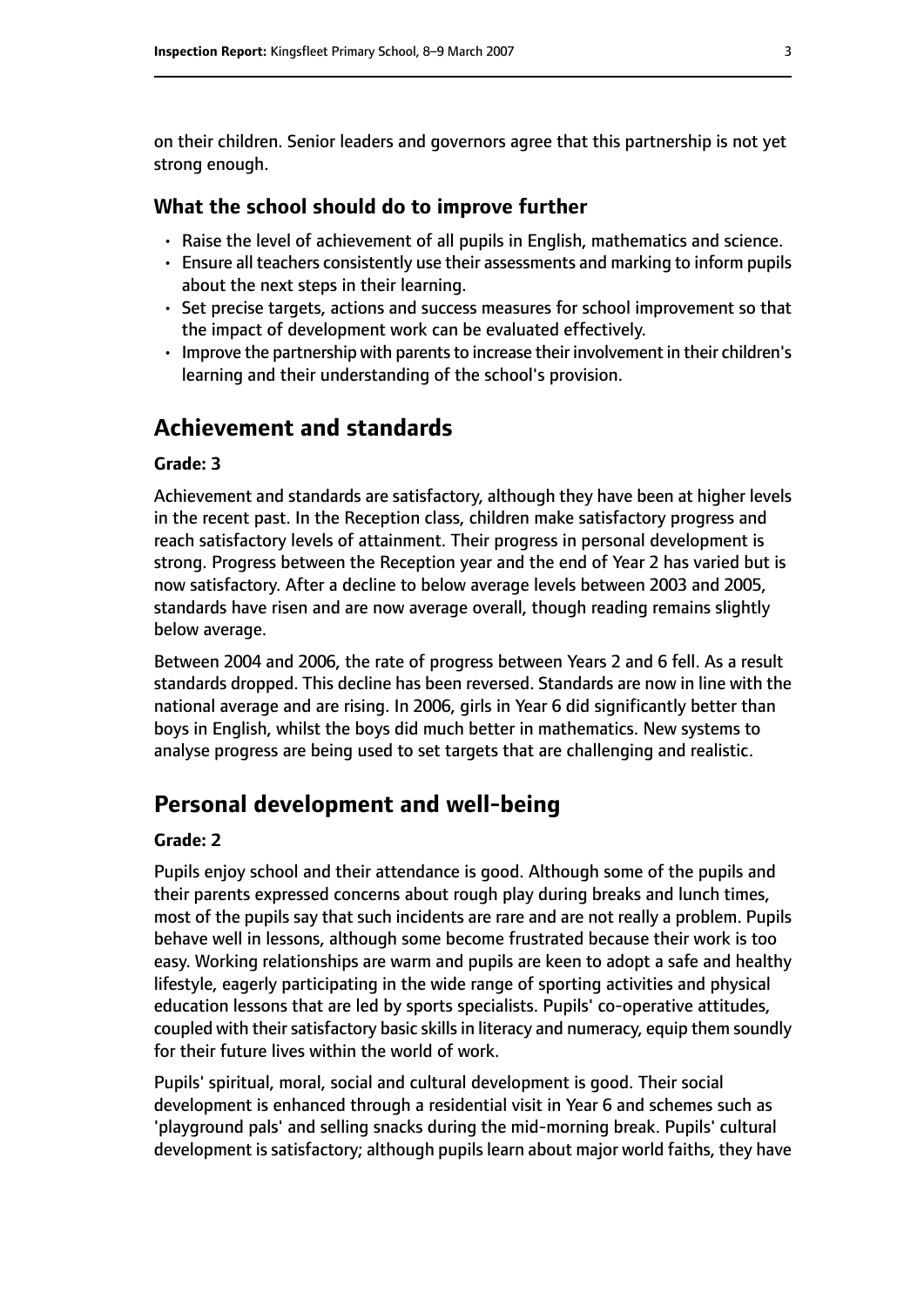limited knowledge of the multicultural world in which they live. Their contributions to the school and local community are satisfactory, raising funds for charities and voicing their views through the school council.

# **Quality of provision**

#### **Teaching and learning**

#### **Grade: 3**

Teaching and learning are satisfactory. There are good relationships between pupils and all staff. Pupils' application and attitudes are good across the school. Pupils behave well in lessons, working well independently and together, showing their good personal development. There is satisfactory support for pupils with learning difficulties. As a result, their rate of progress is sound.

The school's systems for monitoring pupil progress are thorough and give an accurate picture of what pupils achieve. This information is not used well enough by teachers to adapt lessons and activities to fully meet the needs of different groups of pupils. In some lessons, therefore, more able pupils are not always challenged to do their best and try hard. Teachers' marking generally tells pupils how well they have done in lessons but does not consistently tell them how to improve their work further. The practice of setting targets for groups or individual pupils is not consistent across the school, and where targets are in place, pupils do not refer to them often enough for them to be effective.

#### **Curriculum and other activities**

#### **Grade: 3**

The curriculum and provision for different groups within the school are generally satisfactory. Most teachers consider the range of needs of their pupils when planning lessons, although more could be done to meet the needs of the most and least able.

The Foundation Stage curriculum is satisfactory. The quality and range of learning resources and the indoor and outdoor learning environment have improved significantly since the last inspection and are used well to provide practical and stimulating experiences. Raising standards in physical education was an issue from the last inspection. This has been effectively resolved through the introduction of specialist teaching. This gives all pupils a rich experience of different skills and sports and creates opportunities for them to compete with other schools. The library has been developed recently and now provides a good base for pupils' research and the promoting of enjoyment of reading.

The school provides a good range of enrichment activities which the pupils thoroughly enjoy. These include theme days, day trips, a residential visit in Year 6, visitors and a wide range of after-school clubs.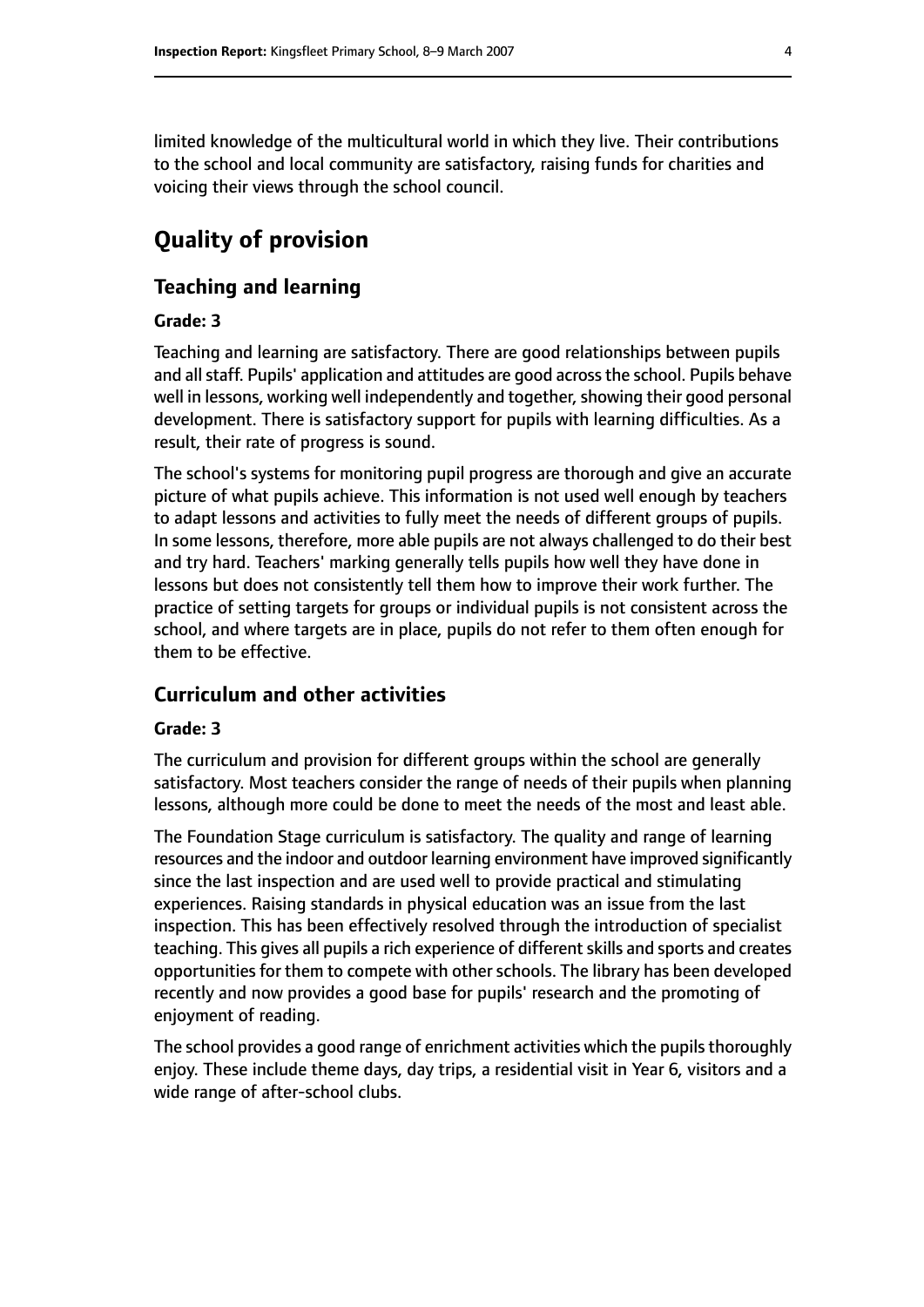#### **Care, guidance and support**

#### **Grade: 3**

Care, guidance and support are satisfactory overall. Procedures for health and safety and child protection are good. Satisfactory links with external agencies including the educational welfare officer, the school nurse and a nearby special school, ensure good support for vulnerable pupils and those with learning difficulties. Behaviour in lessons and at playtimes is good. Although a few parents voiced concerns about specific incidents of boisterous play, these are rare and are dealt with appropriately.

Academic guidance is satisfactory. A revised system for tracking pupils' academic progress has recently been introduced and information on pupils' attainment is shared satisfactorily with teachers and teaching assistants. The provision and use of targets for improvement, however, varies from year to year. In addition, the marking of pupils' work and the quality of teachers' verbal feedback to pupils is not consistent, so pupils do not always know what they have to do to improve their work. Targets for improvement were introduced several years ago but the extent to which pupils are aware of them, and use them to raise the standard of their work varies.

# **Leadership and management**

#### **Grade: 3**

The temporary arrangements put in place to cover staff absences over the last three years did not facilitate robust monitoring of teaching and learning. This contributed to a fall in standards and adversely affected pupils' achievement. The school is now recovering from this unsettled period. The leadership team is now complete and all members are focused on improvement. As a result, leadership and management are satisfactory.

The school judges its own performance accurately, and has appropriately identified the areas in which it needs to improve. The school improvement plan accurately records the main development priorities but does not include enough precise targets by which to judge the success of the actions taken. Leadership and management of individual subjects are satisfactory. Monitoring by subject leaders gives a suitable indication of the quality of provision though the intended outcomes for pupils are not always defined clearly enough.

Governors are strong supporters of the school and are led by a well informed chairman. Governance is satisfactory overall as the governing body is still developing its role of strategic leadership. They have helped determine specific areas for development, such as the use of specialist teaching in physical education which has contributed to the good resolution of the issues from the last inspection. Resources are deployed appropriately and the school gives satisfactory value for money.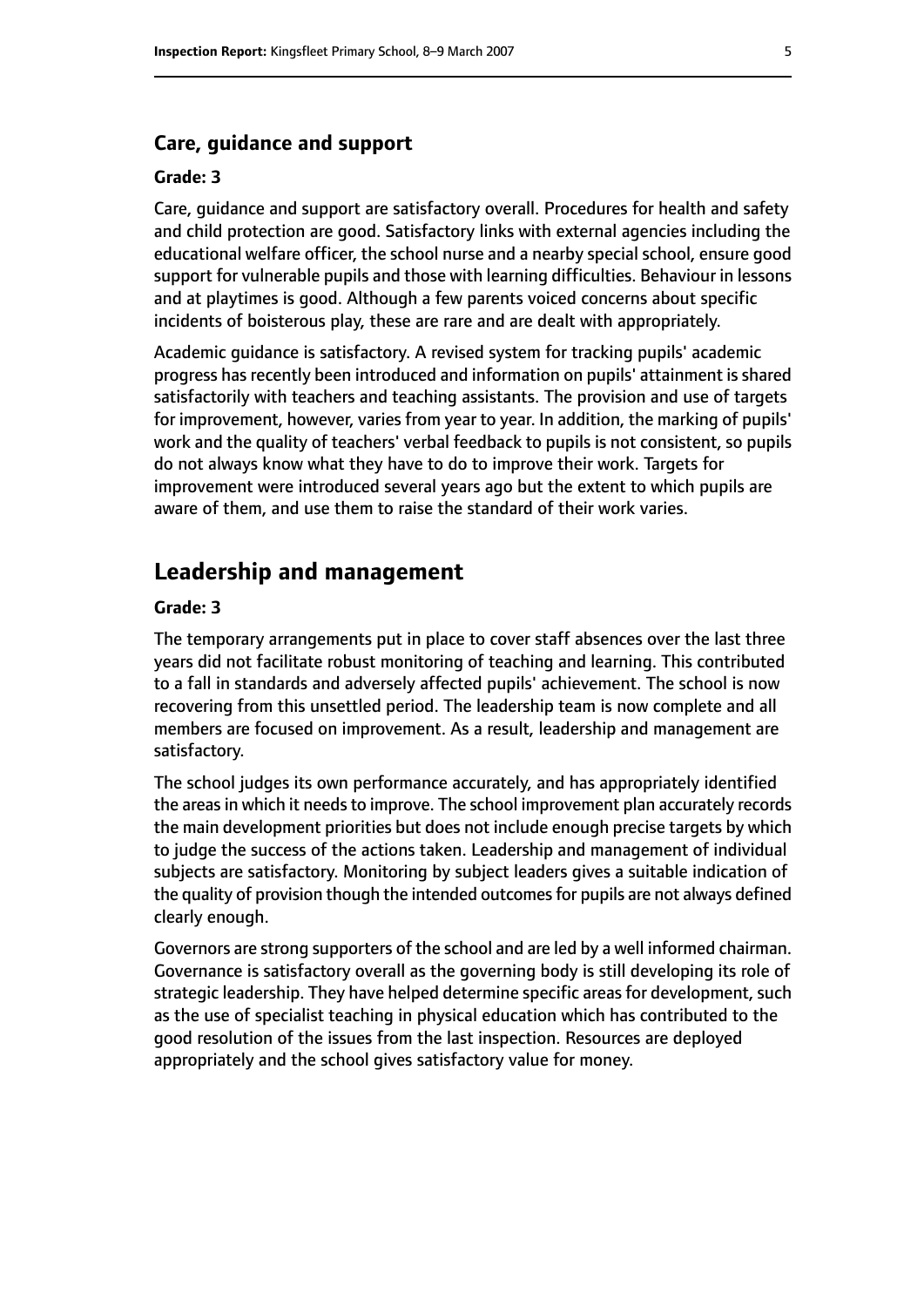**Any complaints about the inspection or the report should be made following the procedures set out inthe guidance 'Complaints about school inspection', whichis available from Ofsted's website: www.ofsted.gov.uk.**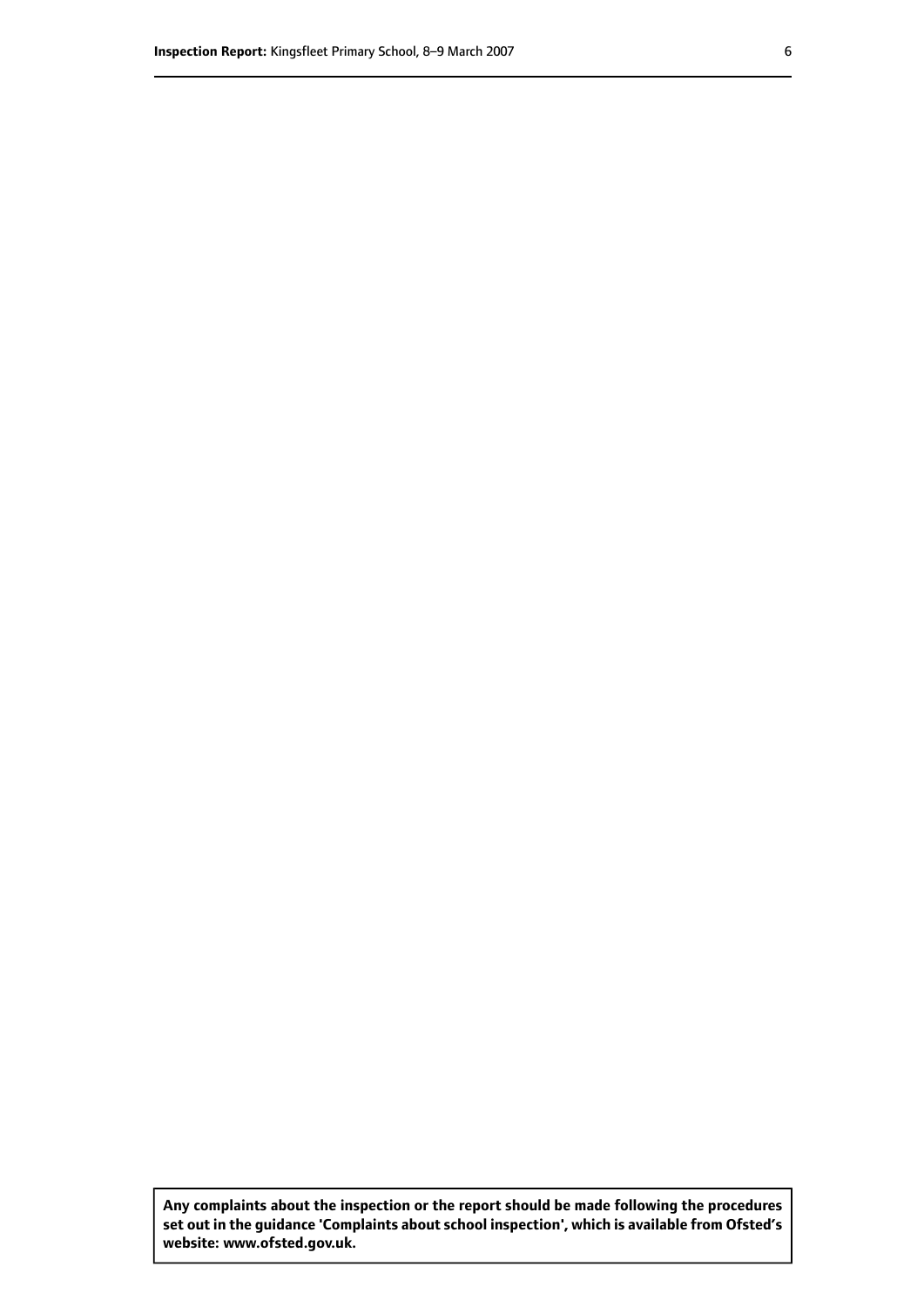# **Inspection judgements**

| Key to judgements: grade 1 is outstanding, grade 2 good, grade 3 satisfactory, and grade 4 | School         |
|--------------------------------------------------------------------------------------------|----------------|
| inadeauate                                                                                 | <b>Overall</b> |

# **Overall effectiveness**

| How effective, efficient and inclusive is the provision of education, integrated<br>care and any extended services in meeting the needs of learners? |     |
|------------------------------------------------------------------------------------------------------------------------------------------------------|-----|
| How well does the school work in partnership with others to promote learners'<br>well-being?                                                         |     |
| The quality and standards in the Foundation Stage                                                                                                    |     |
| The effectiveness of the school's self-evaluation                                                                                                    |     |
| The capacity to make any necessary improvements                                                                                                      |     |
| Effective steps have been taken to promote improvement since the last<br>inspection                                                                  | Yes |

# **Achievement and standards**

| How well do learners achieve?                                                                               |  |
|-------------------------------------------------------------------------------------------------------------|--|
| The standards <sup>1</sup> reached by learners                                                              |  |
| How well learners make progress, taking account of any significant variations between<br>groups of learners |  |
| How well learners with learning difficulties and disabilities make progress                                 |  |

# **Personal development and well-being**

| How good is the overall personal development and well-being of the<br>learners?                                  |  |
|------------------------------------------------------------------------------------------------------------------|--|
| The extent of learners' spiritual, moral, social and cultural development                                        |  |
| The behaviour of learners                                                                                        |  |
| The attendance of learners                                                                                       |  |
| How well learners enjoy their education                                                                          |  |
| The extent to which learners adopt safe practices                                                                |  |
| The extent to which learners adopt healthy lifestyles                                                            |  |
| The extent to which learners make a positive contribution to the community                                       |  |
| How well learners develop workplace and other skills that will contribute to<br>their future economic well-being |  |

# **The quality of provision**

| How effective are teaching and learning in meeting the full range of the<br>learners' needs?          |  |
|-------------------------------------------------------------------------------------------------------|--|
| How well do the curriculum and other activities meet the range of needs<br>and interests of learners? |  |
| How well are learners cared for, guided and supported?                                                |  |

 $^1$  Grade 1 - Exceptionally and consistently high; Grade 2 - Generally above average with none significantly below average; Grade 3 - Broadly average to below average; Grade 4 - Exceptionally low.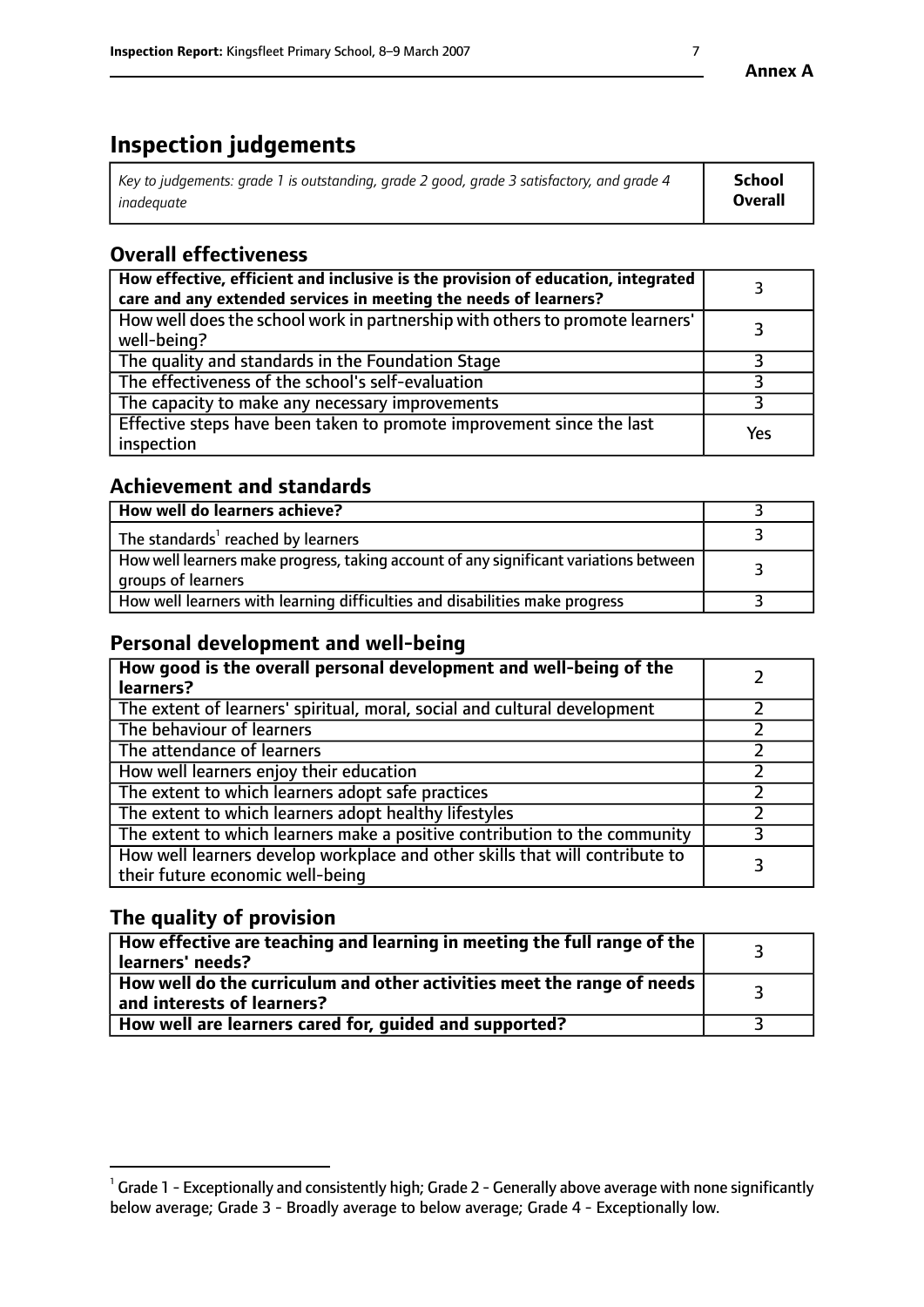# **Leadership and management**

| How effective are leadership and management in raising achievement<br>and supporting all learners?                                              |     |
|-------------------------------------------------------------------------------------------------------------------------------------------------|-----|
| How effectively leaders and managers at all levels set clear direction leading<br>to improvement and promote high quality of care and education |     |
| How effectively performance is monitored, evaluated and improved to meet<br>challenging targets                                                 |     |
| How well equality of opportunity is promoted and discrimination tackled so<br>that all learners achieve as well as they can                     |     |
| How effectively and efficiently resources, including staff, are deployed to<br>achieve value for money                                          | 3   |
| The extent to which governors and other supervisory boards discharge their<br>responsibilities                                                  |     |
| Do procedures for safequarding learners meet current government<br>requirements?                                                                | Yes |
| Does this school require special measures?                                                                                                      | No  |
| Does this school require a notice to improve?                                                                                                   | No  |